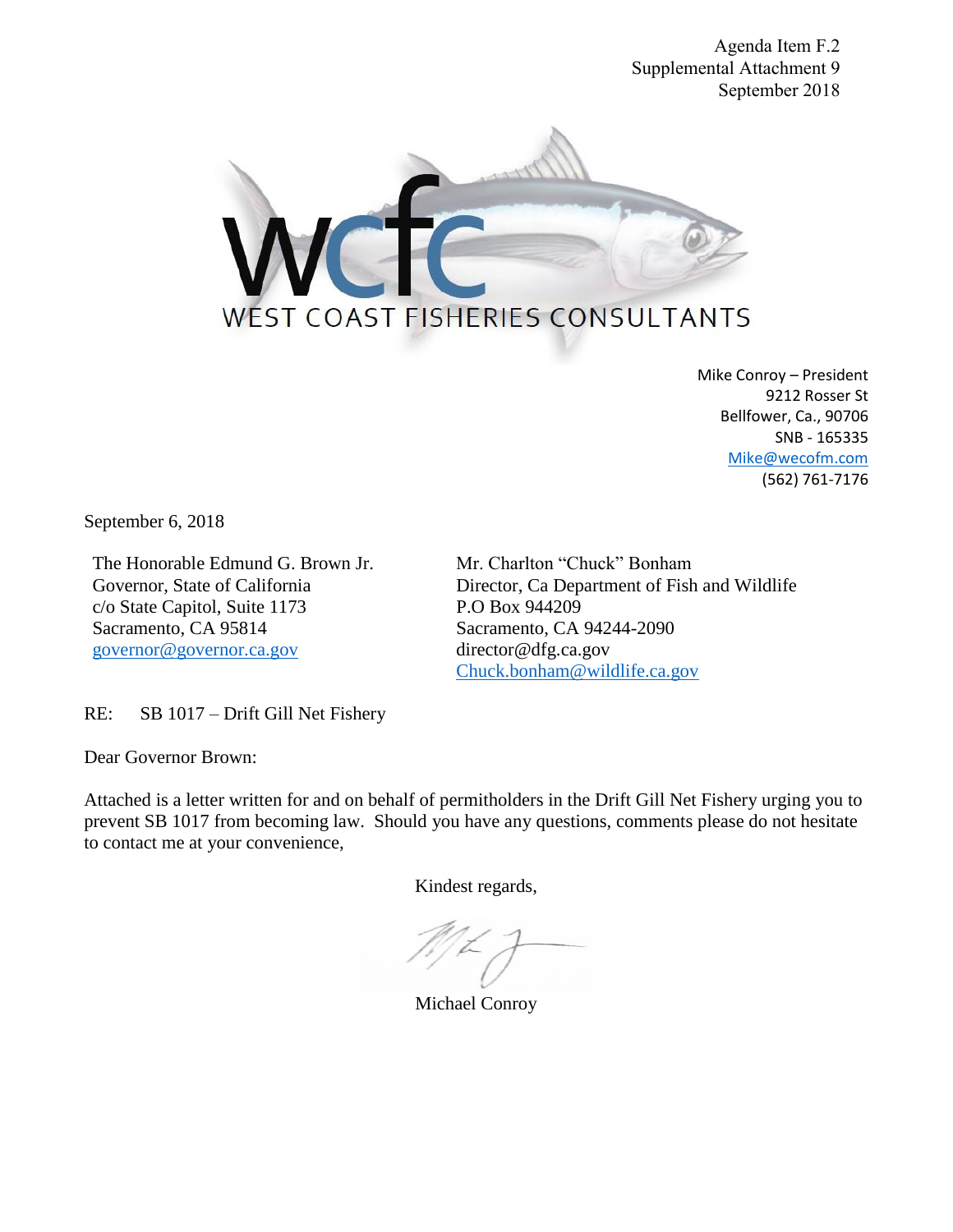September 6, 2018

Via email and hand-delivery

The Honorable Edmund G. Brown Jr. Mr. Charlton "Chuck" Bonham c/o State Capitol, Suite 1173 P.O Box 944209 Sacramento, CA 95814 Sacramento, CA 94244-2090 [governor@governor.ca.gov](mailto:governor@governor.ca.gov) director@dfg.ca.gov

Governor, State of California Director, Ca Department of Fish and Wildlife [Chuck.bonham@wildlife.ca.gov](mailto:Chuck.bonham@wildlife.ca.gov)

## RE: SB 1017 – Drift Gill Net Fishery

Dear Governor Brown:

We are current permitholders in the Federal Drift Gill Net ("DGN") fishery. Due to recent harm and threats of harm to ourselves, our families and our vessels, we are withholding our names and vessel names. We are also long-standing California residents and taxpayers who have chosen a livelihood of providing local seafood, harvested in a sustainable fashion, to California's seafood consumers. We write today to implore you to take whatever steps are necessary to prevent SB 1017 from becoming law as it will result in the elimination of a highly regulated fishery. Eliminating our fishery will result in loss of jobs, increased reliance on imports from fishing nations with less regulated fisheries, and a further expansion of the seafood deficit (imports account for roughly 91% of seafood consumed in the U.S.).

The Legislative findings and declarations are half-truths and misleading statements of opinion. For example, drift gill nets are permitted in other states (Oregon and Alaska each permit their use in salmon fisheries).

Our fishery is been subject to stringent management and we have taken a number of proactive measures which have reduced impacts to marine mammals and other protected species. Earlier this year our fishery was reclassified as a Category II fishery in the Marine Mammal Protection Act's 2018 List of Fisheries<sup>1</sup>. A Category II fishery is one in which there is "occasional incidental mortality and serious injury of marine mammals" but at levels well below each mammal's Potential Biological Removal. For years prior, the fishery was a Category I fishery, which is the label placed on those US fisheries with "frequent incidental mortality and serious injury of marine mammals". It is beyond dispute, as noted by fishery managers and regulators the DGN fishery has been responsive to the calls to reduce bycatch of protected marine mammals and has changed its fishing practices to address this. Heidi Dewar, a Fisheries Research biologist from NOAA, in an interview given to the authors of a news feature on the passage of SB 1017 offered the following insights:

• "It's easy to get people emotionally charged when you're talking about marine mammals," she said. "For some people, one sea lion death is too much, but we're looking at it from a practical, sustainable point of view. If you look at it that way, these populations are sustainable and will continue in perpetuity under the current rate of removal."<sup>2</sup>

 $\overline{a}$ <sup>1</sup> <https://www.gpo.gov/fdsys/pkg/FR-2018-02-07/pdf/2018-02442.pdf>

<sup>2</sup> [https://www.nbcbayarea.com/investigations/New-California-Law-Will-Ban-Mile-Long-Fishing-Nets-Blamed-For-Killing-](https://www.nbcbayarea.com/investigations/New-California-Law-Will-Ban-Mile-Long-Fishing-Nets-Blamed-For-Killing-Whales-Sharks-Dolphins-and-Other-Sea-Life-492137961.html)[Whales-Sharks-Dolphins-and-Other-Sea-Life-492137961.html](https://www.nbcbayarea.com/investigations/New-California-Law-Will-Ban-Mile-Long-Fishing-Nets-Blamed-For-Killing-Whales-Sharks-Dolphins-and-Other-Sea-Life-492137961.html)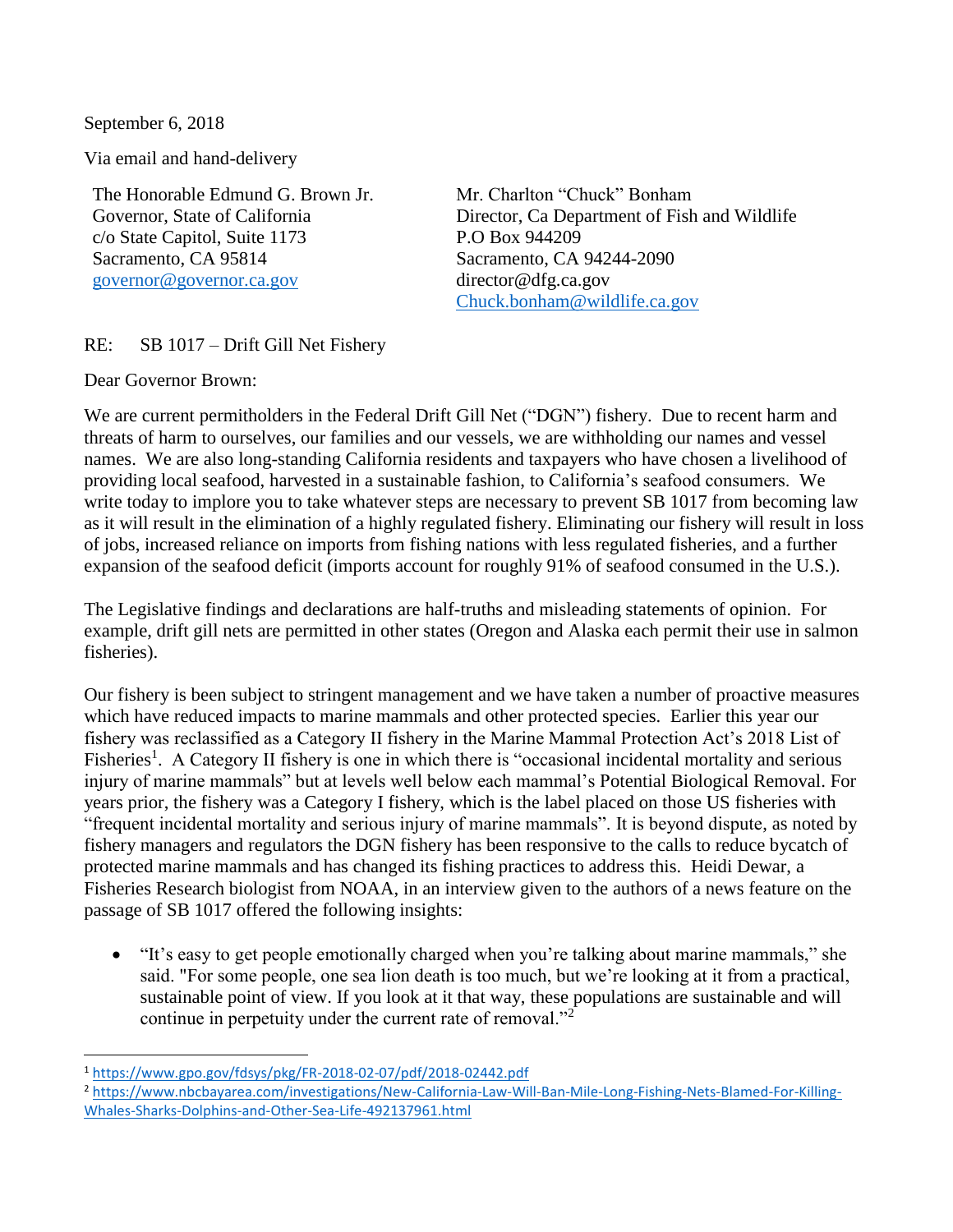The article further provides graphical representations of marine mammal population increases along the west coast between 2008 and 2017.

| <b>Marine Mammal Populations Growing</b>                                                                                                                                                                                                                                                               |  |
|--------------------------------------------------------------------------------------------------------------------------------------------------------------------------------------------------------------------------------------------------------------------------------------------------------|--|
| Percentage increase in regions along West Coast (2008-2017)                                                                                                                                                                                                                                            |  |
| Source: National Oceanic and Atmospheric Administration                                                                                                                                                                                                                                                |  |
| Dolphins                                                                                                                                                                                                                                                                                               |  |
| 107%                                                                                                                                                                                                                                                                                                   |  |
| Whales                                                                                                                                                                                                                                                                                                 |  |
| 103%                                                                                                                                                                                                                                                                                                   |  |
| Seals                                                                                                                                                                                                                                                                                                  |  |
| 38%                                                                                                                                                                                                                                                                                                    |  |
| Porpoises                                                                                                                                                                                                                                                                                              |  |
| 34%                                                                                                                                                                                                                                                                                                    |  |
| <b>Created with Datawrapper</b>                                                                                                                                                                                                                                                                        |  |
| Note: This chart represents the average growth of several species in a given region. Species were counted in different regions (ex:<br>Northern California and Southern California) in 2008 and 2017. The growth of each region was combined into a single average.<br>Credit: Sean Myers/NBC Bay Area |  |

This shows that marine mammal populations are thriving along the west coast during a time when our fishery is being prosecuted. This is likely due to improvements to our gear and our general awareness which have both worked to greatly reduce interactions with marine mammals and other species of concern: Acoustic Pingers have reduced beaked whale interactions to almost zero; Net extenders, which places the top of our nets at roughly forty feet below the sea surface, protect sea turtles and marine mammals when travelling at or near the ocean's surface; Skipper's workshops educate us on what types of ocean conditions tend to result in increases in specific species of concern; and seasonal closures to protect loggerhead sea turtles and the California state marine reptile – the iconic Pacific Leatherback sea turtle.

Shutting down our fishery will only serve to increase the importation of swordfish from harvesting nations whose environmental standards are far below those of our domestic fisheries. Numerous articles have appeared recently which speak of the transfer effect and trade leakage. We recommend for your reading the short essay entitled *Can the United States have its fish and eat it too?* For your convenience, we have attached that document to this letter. It is very possible that eradicating our highly regulated fishery will result in a net conservation loss as fishing effort shifts to harvesting nations with less concern over impacts to marine mammals and other species of concern.

SB 1017 also implies that Deep Set Buoy Gear ("DSBG") is an economically viable replacement for our DGN fishery. This is a vast oversimplification of a complex issue. DSBG was designed to supplement the harpoon and DGN fishery. It was never designed to be a stand-alone fishery. In 2015, the DSBG experimental fishery produced roughly 1.3 fish per 8 hours of fishing. In 2016 and 2017 this increased to 1.9 fish<sup>3</sup>. It should be noted that in 2017, DSBG accounted for 41.1 mt of swordfish while DGN accounted for over four times as much at  $175.7 \text{ mt}^4$ . Early reports for the current season indicate catch

 $\overline{a}$ 

<sup>&</sup>lt;sup>3</sup> [https://www.pcouncil.org/wp-content/uploads/2018/06/G4b\\_Supp\\_PublicPresentation1\\_Sepulveda-](https://www.pcouncil.org/wp-content/uploads/2018/06/G4b_Supp_PublicPresentation1_Sepulveda-_HMS_JUNE2018BB..pdf) [\\_HMS\\_JUNE2018BB..pdf](https://www.pcouncil.org/wp-content/uploads/2018/06/G4b_Supp_PublicPresentation1_Sepulveda-_HMS_JUNE2018BB..pdf)

<sup>4</sup> [https://www.pcouncil.org/wp-content/uploads/2018/05/G7\\_Att2\\_Landings\\_of\\_swordfish\\_2008-2017\\_Jun2018BB.pdf](https://www.pcouncil.org/wp-content/uploads/2018/05/G7_Att2_Landings_of_swordfish_2008-2017_Jun2018BB.pdf)